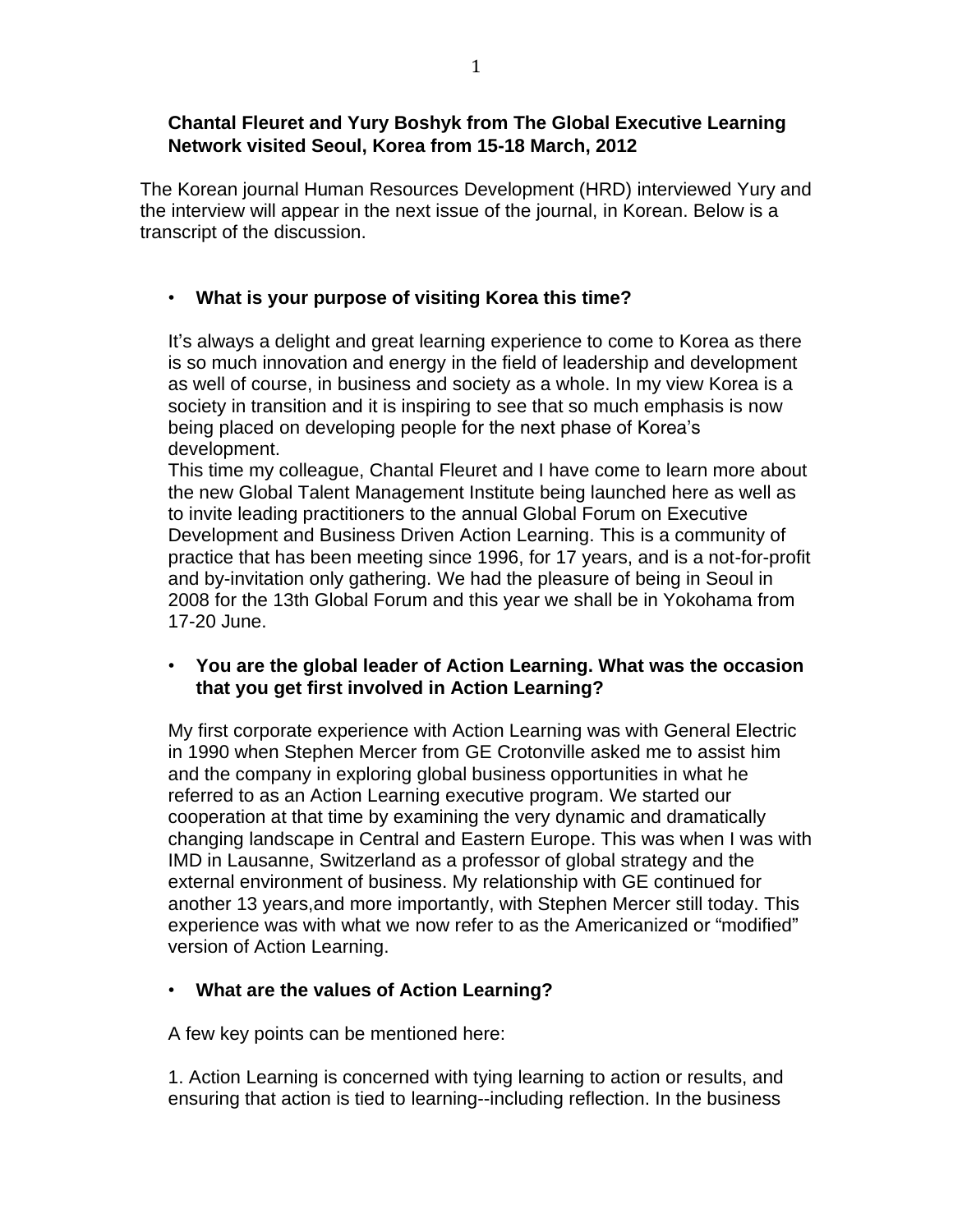context, this means tying work to learning and learning to work. But Action Learning is more than just "learning by doing";

2. Because the world is changing so rapidly however, our organizational and personal Learning must be equal to or faster than the rate of Change ( $L \ge C$ ), and in this context we must not rely on experts alone to provide us with answers because, as we know from experience, they themselves do not have all the answers;

3. Action Learning is seen as a social process in which "partners in adversity" or people facing dilemmas or opportunities work together to solve real problems or explore opportunities, at the same time **learning from each other and developing themselves in the process**--this is done in a spirit of humility. As can be seen by these criteria, traditional "quality circles" are not considered to be Action Learning;

4. Learning is a product of two things: "P" or Programmed information like books, lectures, and "Q" which is Questioning inquiry: hence  $L = P + Q$  in which "Q" is seen to be far more significant and important. By asking openended questions and listening actively, it has been shown that colleagues can help clarify personal and business challenges and help in the process of coming up with innovative solutions to problems and opportuntiies;

5. People close to the work are proud of what they do and know best how to do it differently and better as long as they are "allowed" to do so by their seniors; a fundamental value of Action Learning is, therefore, the empowerment of people and trust in their desire to help each other and one another do their job or task better and differently;

6. And in a deeper way, one of the most important values of Action Learning is that everything starts from knowing one's values and behaving in a way which is consistent with them, be this in business or in any walk of life.

Therefore, the value that BDAL brings to organizations is individual, team and organizational learning, group problem solving, and the exploration of strategic business opportunities-- as well as accelerated people development.

### • **You have developed the Business Driven Action Learning (BDAL) concept. What is BDAL and how it is different from the other Action Learning approaches?**

I have often written and mentioned that "the house of Action Learning has many doors". To summarize, there are four or five approaches in Action Learning, not counting outdoor exercises which are not, like simulations, considered to be Action Learning as they are not in the "real world".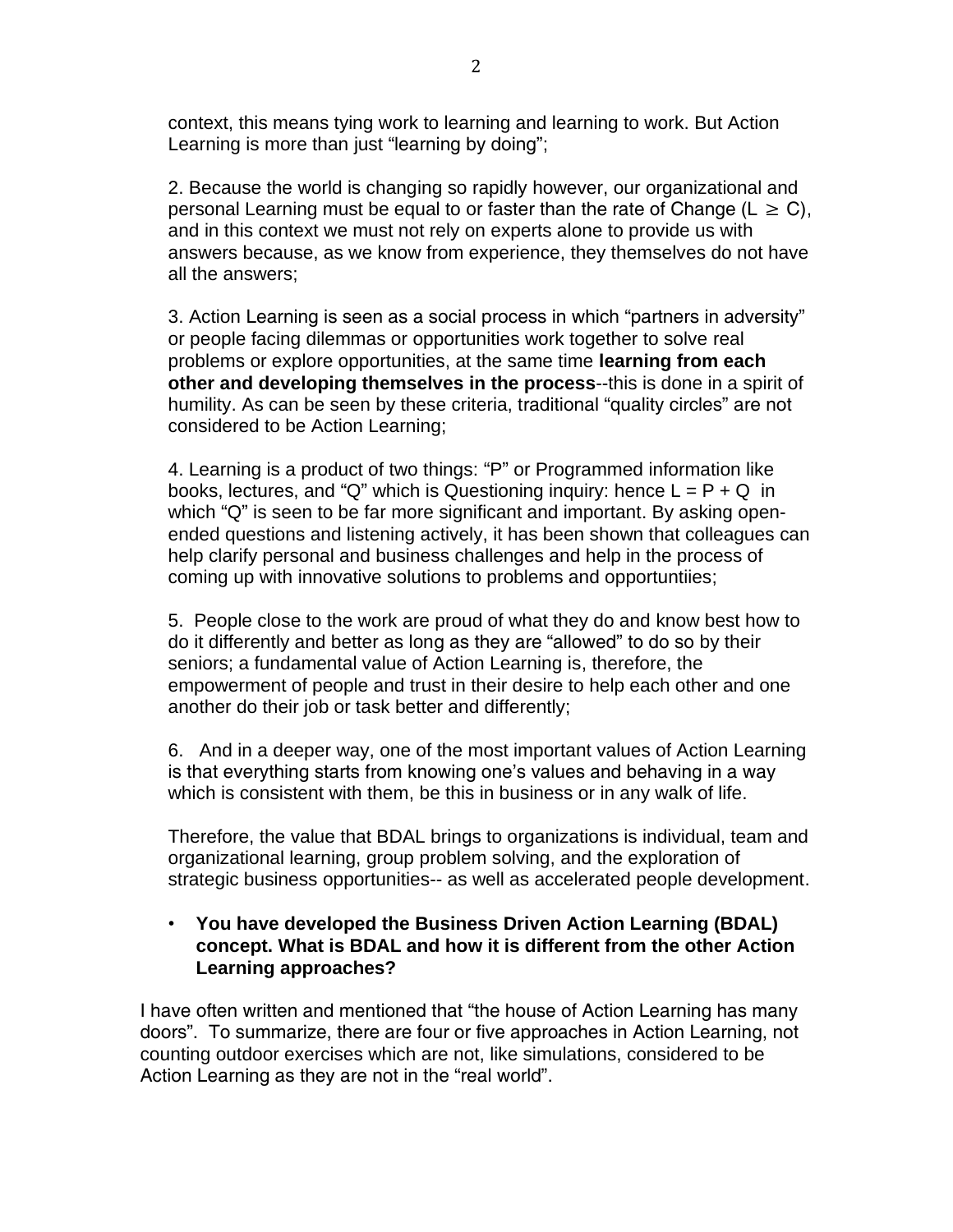Besides traditional Action Learning, other approaches are Action Reflection Learning™ developed by MiL and LiM in Sweden and the USA, and the Learning Coach approach developed by Michael Marquardt and the World Institute of Action Learning—both are consultancies and not directly related to traditional Action Learning developed by Reg Revans in the U.K. because both stress the primary importance of a learning coach rather than the primary role of participants and the business challenges. Critical Action Learning is another approach that is primarily used in the academic community in the UK and is about the primacy of questioning inquiry. There is an "Americanized" or "modified" version of Action Learning that is practiced in the USA primarily and is mainly about project-based, business-focused work on real issues facing a company.

Business Driven Action Learning (BDAL) integrates the "Americanized" projectbased version of Action Learning that appeared on the Leadership and Development scene in the late 1980s with the traditional Action Learning as developed in the United Kingdom and Europe by Reg Revans (1907-2003) a few decades earlier. BDAL has incorporated both of these Action Learning approaches and has introduced new features throughout the years, such as the "7 Dimensions of Learning". Since 1990 BDAL has played a role in accelerating business results, teamwork and leadership development for companies large or small, and for B2B company consortiums throughout the world.

BDAL helps organizations explore new strategic opportunities and solve internal business issues. This is done through programs that have substantial pre- and post-program learning, as well as through "just-in-time" stand alone or follow on interventions with boards and intact teams.

This aspect of BDAL is in keeping with "Organizational Development" initiatives with new and added component parts such as rigorously organized and disciplined "outside-in" dialogs and meetings with external stakeholders, best practice companies and thought leaders. These have a bearing on the business challenges or "Action Learning projects" assigned by the most senior executives of a company or group of companies. Knowledge capture and sharing, as well as an equal emphasis on individual, team, and organizational learning are, therefore, fundamental to the BDAL approach, and BDAL has developed tools and processes to do so.

Personal leadership and business challenges are addressed in "Action Learning Sets" using a systematic and inclusive process developed by Revans and by others over the years. Through a structured yet largely self-facilitated process using open-ended questions, Sets help clarify issues for the individual leaders and through mutual cooperation assist them throughout the change process associated with individual behavioral change.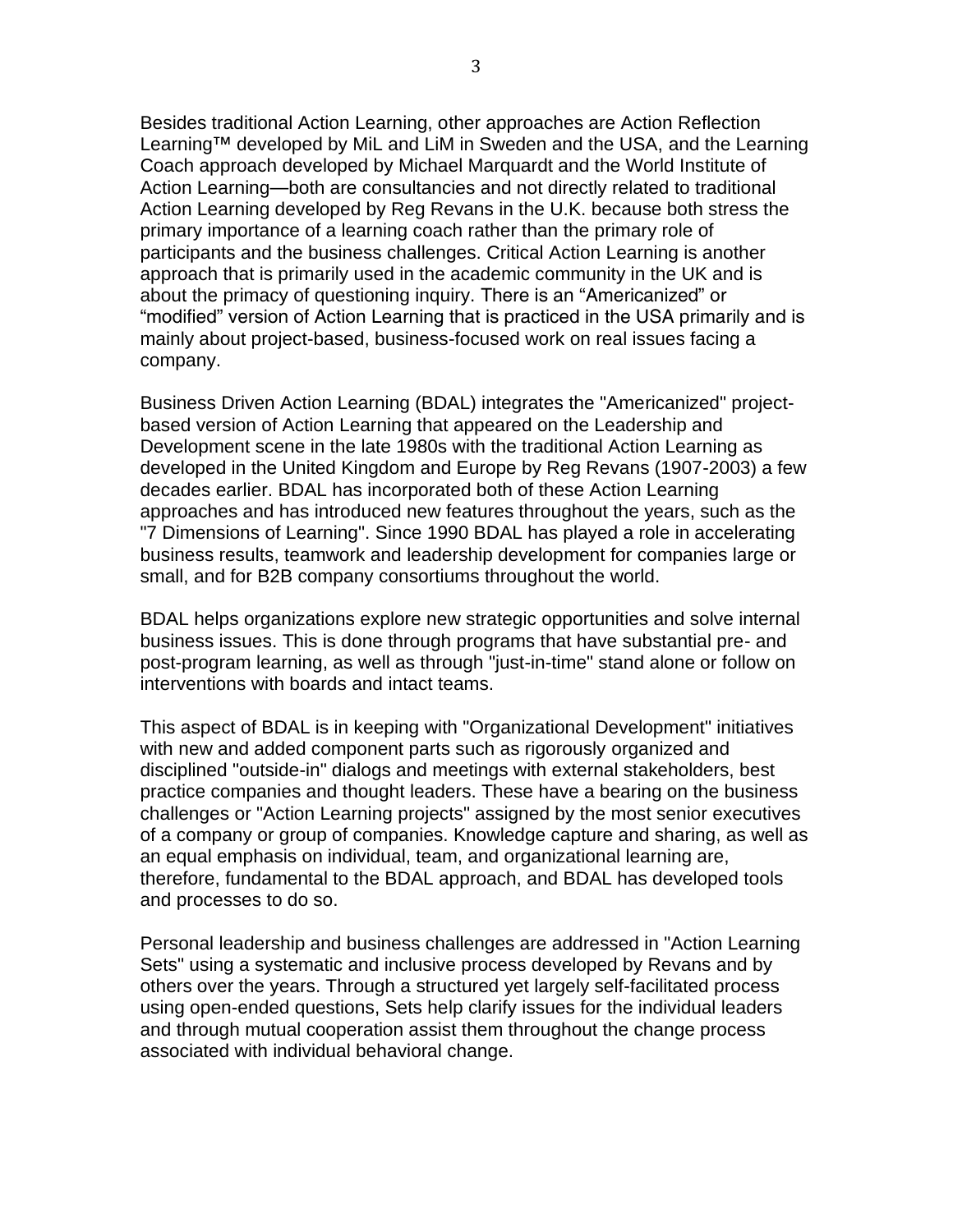Several books and articles have also been written about BDAL.

For more details about about BDAL please visit: [www.globalforumactionlearning.com](http://www.globalforumactionlearning.com/) and [www.gel-net.com](http://www.gel-net.com/)

# • **What are the key success factors in designing and running BDAL?**

These can be listed as:

--senior executive involvement and deep engagement;

--their selection of strategic and important Business Challenges (BCs) and opportunities facing the company or organization;

--equal weight given to personal development through discussions about Personal Challenges (PCs);

--the mobilization of those inside and outside the organization who know, care or can do something about the BCs and PCs;

--information and knowledge capture and sharing throughout the entire intervention;

--personal and teamwork development through various instruments and feedback mechanisms and approaches;

--outside-in learning discovery meetings and dialogues with best practice companies, thought leaders, customers and suppliers who can help with the Business Challenges and with the Personal Challenges;

--and finally, follow up on the Business Challenges and Personal Challenges by the senior team, by participants themselves and through other means to ensure continuous learning and business development for the company and those invoved.

## • **You have worked with many global companies for developing leaders. From your experiences which companies do you think have the best practices in applying BDAL globally?**

As with most things in life there is always an ebb and flow, an evolution, so it is difficult to say which companies today are "best in class" but the good news about BDAL is that companies that initiate it can quickly become "beyond best in class" by learning from others who are doing it and have done it. I would say that in the list of global companies that are doing it today on a global level we could mention: some parts of General Electric, SABMiller, The Global Learning Alliance (a BDAL company consortium program that includes Lilly, L'Oreal, Rio Tinto, Schneider Electric, and Wipro) among others.

# • **Who do you think have the best practices of BDAL in Korea**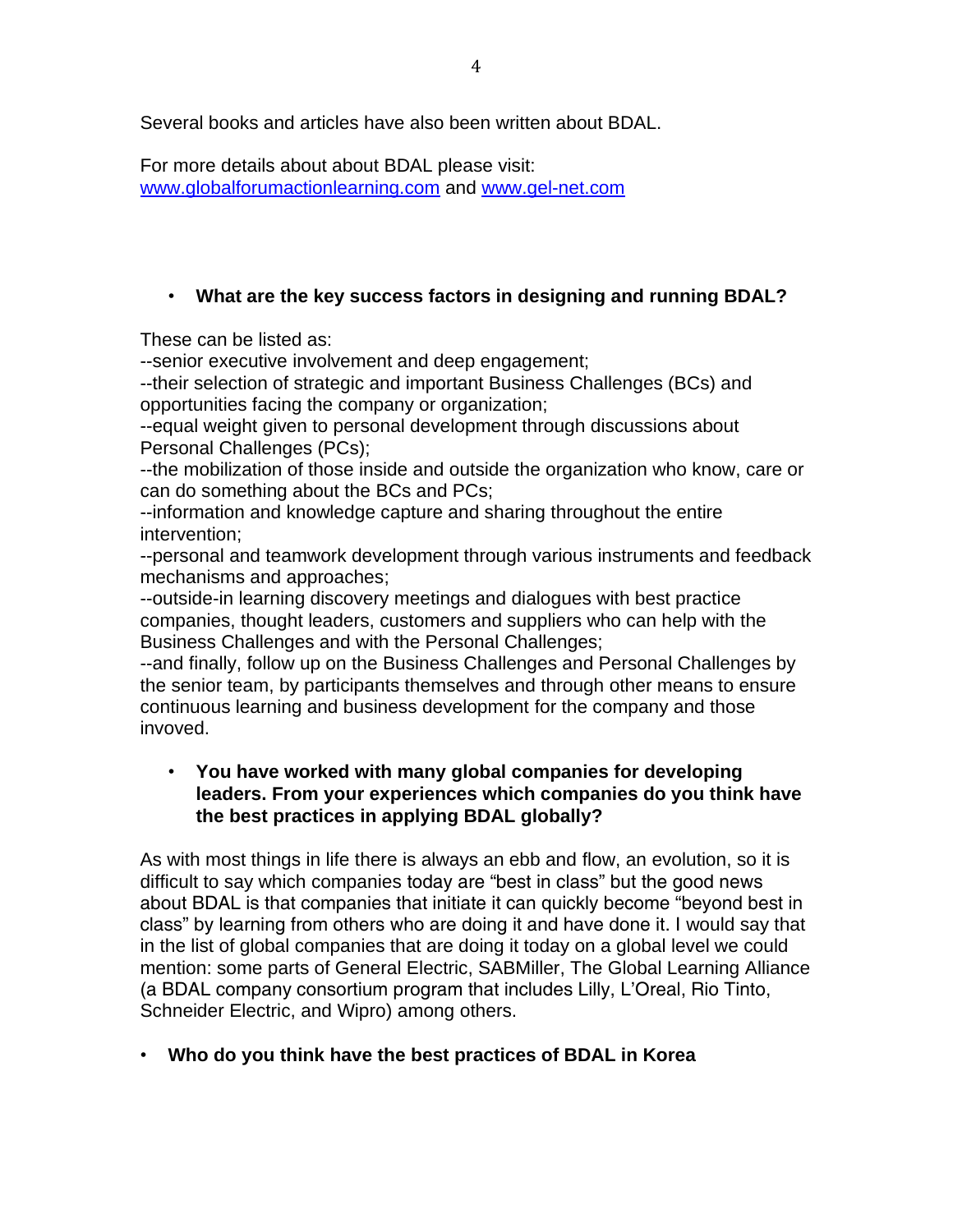I am learning more about this every day but from my visit to Korea this time, I would put Samsung, LG Electronics, Hyundai and SK in this category, with each one showing a great interest and passion for improvement, to go "beyond best in class".

## • **You are leading the Global Forum on Executive Development and Business Driven Action Learning. What is GF and how it is operating?**

The Global Forum is an international not-for-profit community of practice made up of business leaders, and Leadership & Development practitioners from leading companies and organizations that has been in existence since 1996. It meets in a different location every year and attendance is byinvitation-only and restricted to no more than one hundred participants. There is an International Advisory Board that plays an active part in content development and venue selection. I am very pleased to say that one of its most active and long-standing members is K.R. Yoon from DuPont Korea. He played a vital role in the creation of the Korean Action Learning Association and was the main organizer from Korea of the  $13<sup>th</sup>$  Global Forum when it took place in Seoul in 2008.

For details about the Global Forum please visit: [www.globalforumactionlearning.com](http://www.globalforumactionlearning.com/)

# • **Many Koreans attend the ASTD conference every year. What are the different values of GF vs. ASTD (or how would you differentiate GF)?**

I have attended several ASTD conferences over the years. They are increasingly becoming very commercially oriented with presenters being overwhelmingly consultants and with an extensive showcase of consulting and commercial booths almost all aimed at selling to participants. The format is also slide presentations with little room for interactive discussions. It also caters to more middle-level practitioners and trainers.

The Global Forum in contrast is a community of practice that has been in existence for 17 years and involves practitioners from companies and leading organizations that want to share their experiences and issues. No selling is allowed and neither is the media present, in order to ensure confidentiality. Consultants are asked to bring along a client to ensure a good balance. It is not-for-profit and is by-invitation-only, to a limit of 100 participants to allow greater interaction. The Global Forum also is much more international and exclusive in participant composition. It meets annually and in a different part of the world each time.

• **Who were the key participants of GF from Korea? Who would you like to invite or encourage to participate in the future?**